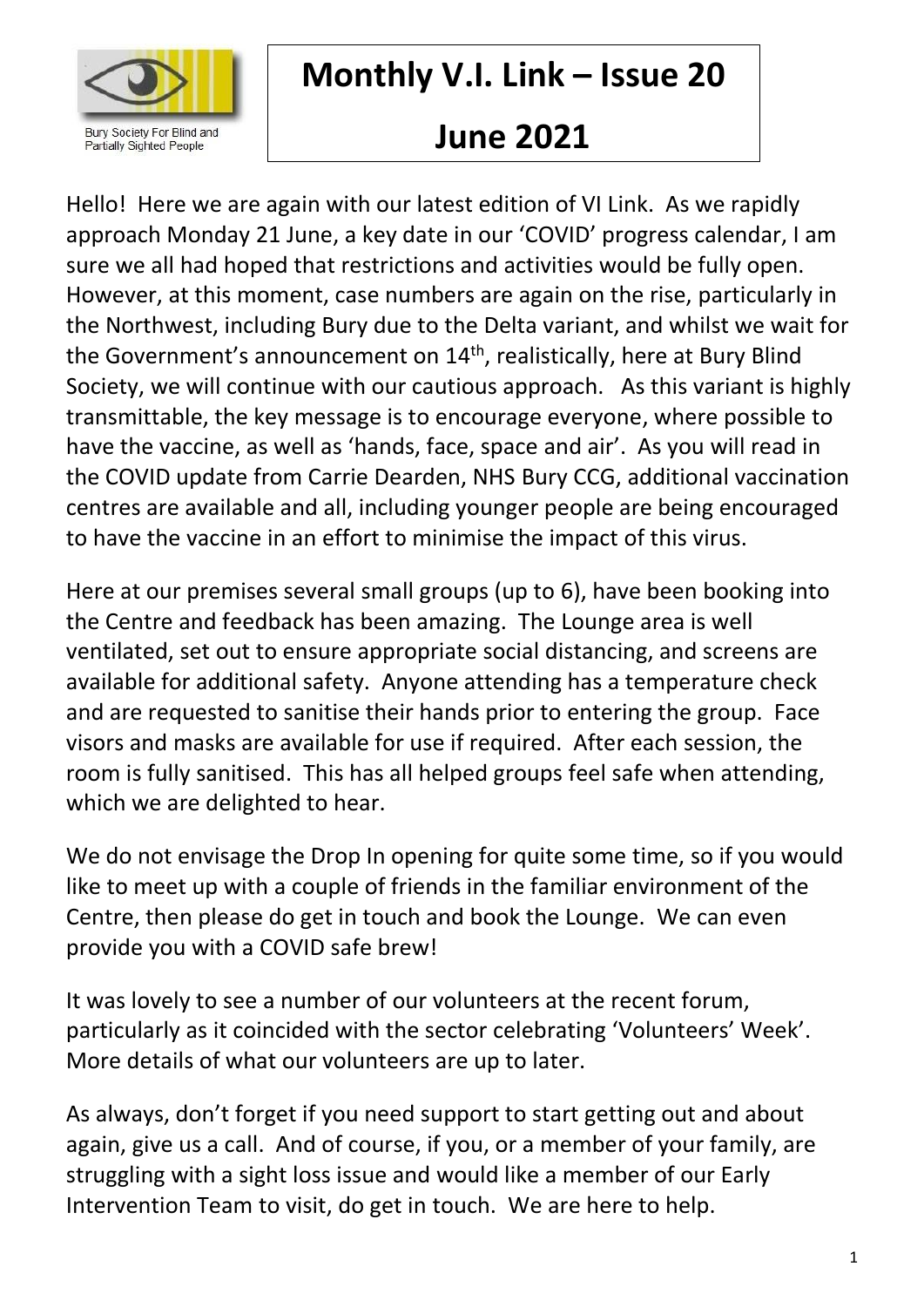#### **Coronavirus update.**

As of 9 June, Bury, along with the whole of Greater Manchester, has been put into an Enhanced response Area by the Government. This is not a lock down, but we are encouraging people to take the following precautions to reduce the spread:

**Take advantage of the free testing kits**. There are two main ways you can arrange a rapid test, booking an assisted test at a test centre or home testing with a self-test kit. Find out everything you need to know at: [www.bury.gov.uk/coronavirus-testing.](http://www.bury.gov.uk/coronavirus-testing) Note, in BBS May VI Bulletin it was reported that the self-testing kits were difficult to access for anyone who was SSI. BBS have a number of these kits at the Centre and are happy to assist you to conduct the test.

**Get the vaccine when it's offered to you and encourage others**. Currently

there are a number of options for eligible people to get vaccinated, including:

- Book an appointment locally: [www.covid.nhsbookings.com/gmpcn](http://www.covid.nhsbookings.com/gmpcn)
- Fairfield Hospital is running Pfizer vaccine clinics until 25 June book at [https://srft.nhsbookings.com/v2/.](https://srft.nhsbookings.com/v2/) The Hospital Hub is located at the Education Centre (signposted on site).
- More walk-in Covid vaccination clinics will be set up in the coming few days following the success of weekend pop-up sites.

**Hands, Face, Space and Air:** Take extra care when meeting people outside of your household or support bubble.

**Minimise travel** to within the Bury area where possible.

#### **Testing for when you have symptoms of coronavirus.**

If you have any of the three most common symptoms of coronavirus - a high temperature, a new continuous cough, or a loss or change to your sense of smell or taste - get tested to protect yourself and the people around you. A range of testing options are available right across the borough including a no appointment walk-in centre, a drive through service and bookable appointments.

Find out more at: [www.bury.gov.uk/coronavirus-testing](http://www.bury.gov.uk/coronavirus-testing) or call 0161 253 5515.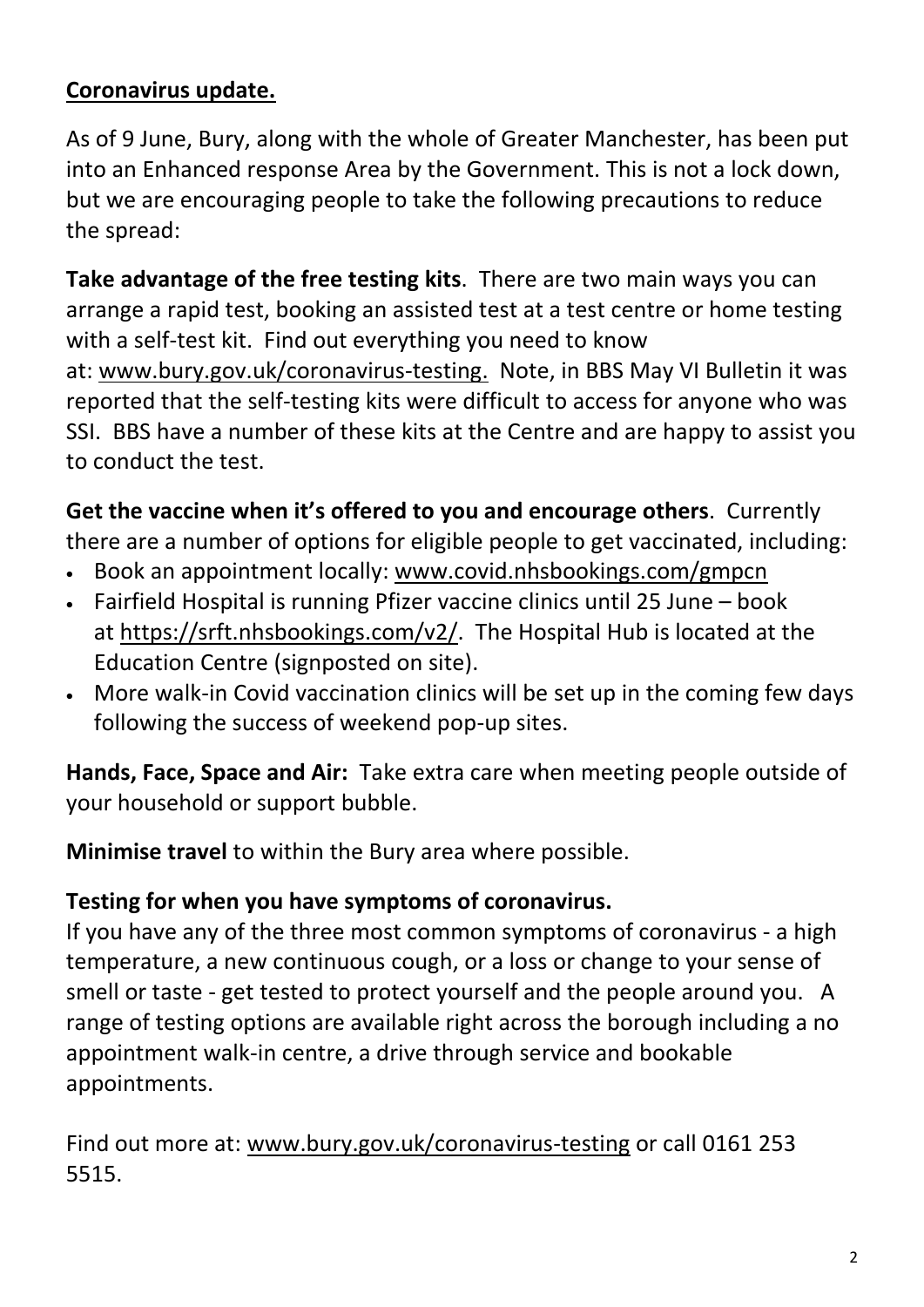## **Self-isolation support**

Bury's Community Hubs are supporting households who are isolating and do not have friends or family nearby who can help them to pick up necessities like food and medication. Call 0161 253 5353 (Monday to Friday, 9am to 5pm) for information or to talk to the team about what help you might need.

#### **Emotional wellbeing support**

Bury's Getting Help Line offers advice, guidance and signposting to local services, available Monday to Saturday, 8am to 8pm, you can reach the team on 0161 464 3679.

### **Covid-19 Community Champions**

The Covid-19 Community Champion network is made up of volunteers from all areas of the borough and help residents to stay up to date with how to protect themselves and others against the virus. Currently monthly, Bury Public Health hold webinars and Q&As allowing you to ask questions to the Team and ensuring you are receiving, and communicating up to date, accurate information. Additional Covid-19 Champions are always welcome. Find out more and get involved at:

<https://www.bury.gov.uk/index.aspx?articleid=16028>

## **Let's Get Physical!**

We hope that you are now managing to get out a little more. However, you may find that you are not as mobile as you were. If you were someone who used to go out and about before the pandemic, it could just be due to the lack of regular exercise, so don't worry, your level of fitness will return. In the meantime, why not try this to improve upper body and back mobility? Remember, wear loose clothing, appropriate footwear, and have water to hand. If you feel unwell at any point, take a rest and if it continues, seek medical advice.

### **To improve upper body and back mobility**

- 1. Holding a stick or broom horizontally behind your head, stand with your feet hip width apart and your knees slightly bent.
- 2. If you don't have a broom, put your hands on your shoulders keeping your arms at 90 degrees.
- 3. Keeping the broom straight, turn to your right as far as comfortable, twisting through your hips.
- 4. Then slowly turn to the other side, building up your range of movement.
- 5. Repeat 10-20 times.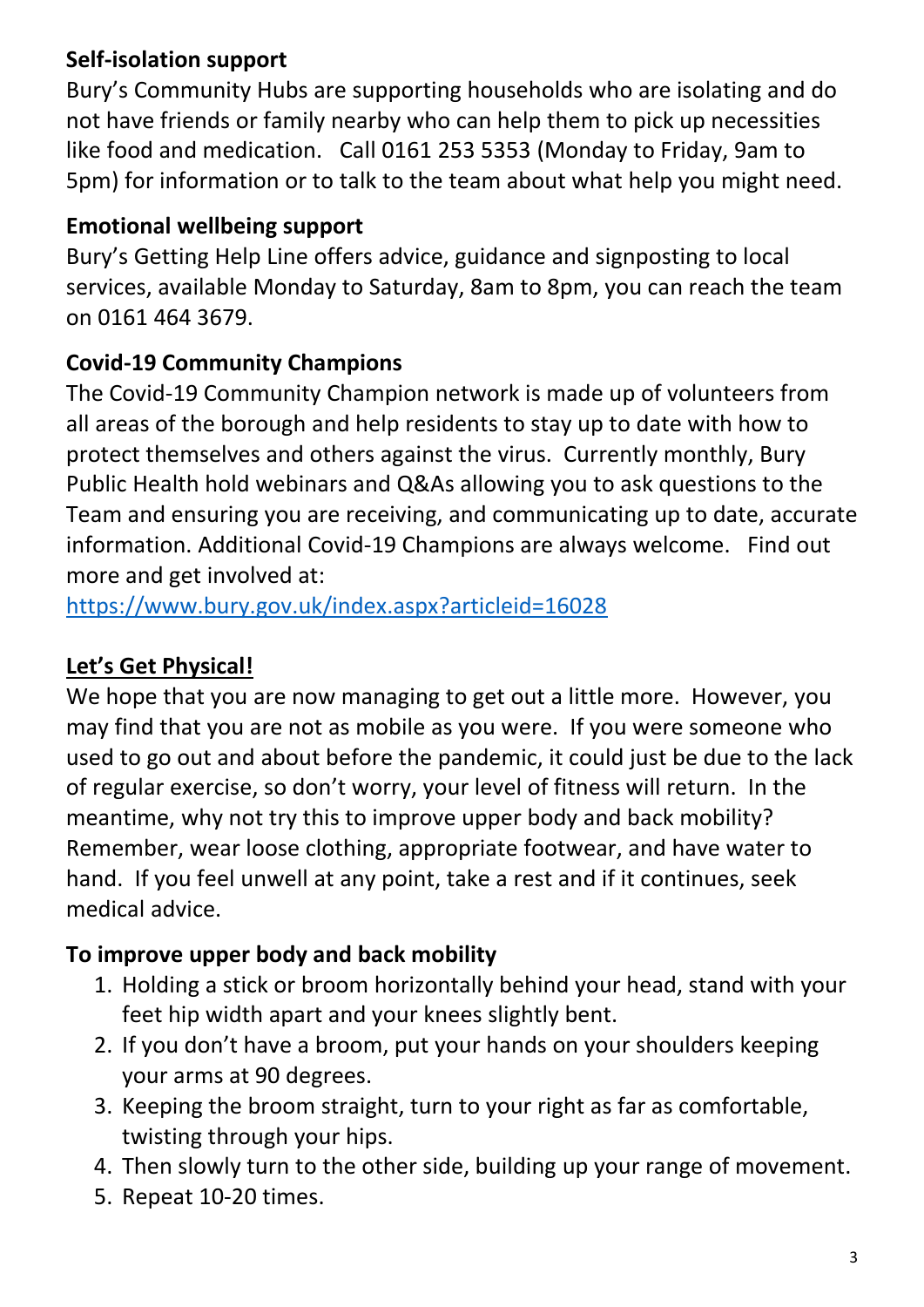6. Perform this 2-5 times, take a break for 40-60 seconds before repeating again.

In July we are hopeful that our monthly walks will recommence. Initially Michael, Walk Leader, is planning some very simple, short local walks to build up stamina. If you fancy being involved, call the Centre for more details.

### **Scam Alert!**

Here's the monthly contribution updating on scams from Barry Grigg, Trustee and the Network Manager, Northwest Region, for HSBC Bank.

### **Delivery scams:**

Criminals are sending fake text messages and emails claiming to be from a delivery company. They say they tried to deliver a parcel to you and ask you to click on a link to find out more or rearrange delivery. Don't click on any links or give any information, especially personal or financial details. If you think the message may be genuine, open a separate window and visit the company's website using an address that you know is safe. Once there, you can enter your tracking number to see if the message was genuine. If you think the message isn't genuine, delete it.

Never give any information if you are contacted unexpectedly by email, phone or text. Contact the company separately using a phone number you trust. Contact your bank as soon as you can if you have fallen victim to this scam. **Barry Grigg – Trustee.**

### **Society News:**

### **Volunteer News:**

On Friday 4th June we held our Volunteers Forum and celebrated our wonderful volunteers. We also discussed some of the new volunteer opportunities that have emerged over the past year and have listed them below. Maybe you would like to be involved? Why not give Diane a call at the office? 0161 763 7014.

**Society Communicator** – sending out reminders, links via text/phone calls/letters for appointments, groups, and events.

**Events:** Our Fundraising Committee are always looking for new ideas for fundraisers and events as the world of fundraising has changed – why not come along to a meeting and have a chat & see if it is for you?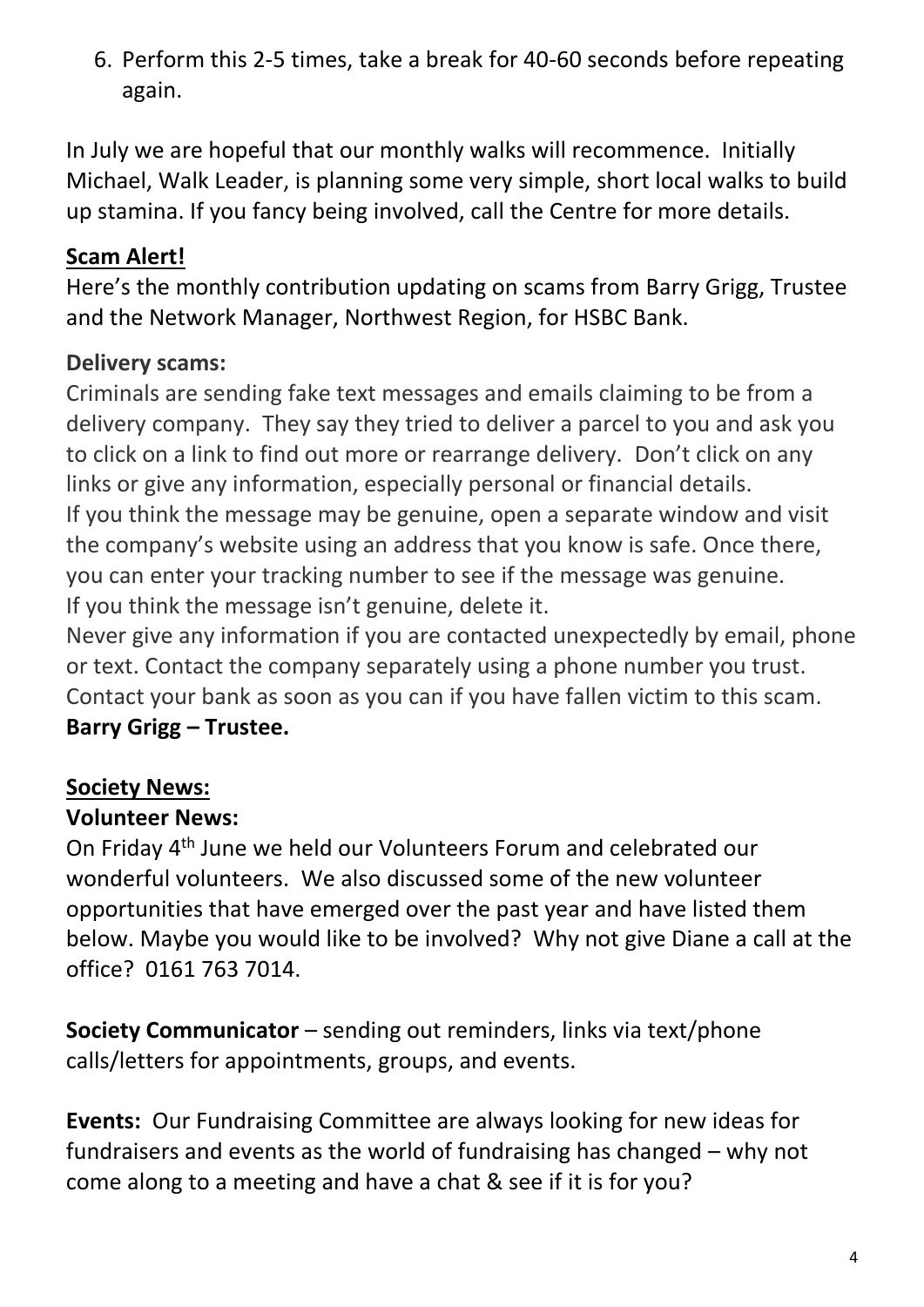**Computer based tasks:** Are you comfortable with

spreadsheets/database/word? We are looking for volunteers to help update spreadsheets, graphs, database cleansing.

**Newsletter:** Is there a budding journalist lurking inside you? Would you be interested in collecting articles/interviewing people? Or maybe you would prefer being involved in the preparation and production side of our newsletters, including recording, copying etc.

**'Letters From Lockdown'** We are still looking for willing contributors to join Elizabeth Wainwright from Engage 2 Stage in their fascinating project, putting together an audio documentary on what you've been doing, or not, during lockdown. This is a great opportunity to safely meet up with friends to share your thoughts. If you would like to be involved, please contact the office on 0161 763 7014 initially.

### **Financial Assistance.**

Acting on behalf of Bury Local Authority, we provide rehabilitation support and provide a range of resources at no cost to the client. However, did you know that additionally, there are individual grants available to help you in certain circumstances? The RNIB offer grants of up to £500 for certain small items of technology to people who are registered blind or partially sighted, on a means-tested benefit and who have been unable to get statutory funding. There are also other organisations that can provide support. If you are interested in knowing more about this facility, we would be happy to help and support an application.

### **It's Good to Share!**

Last month we started a section to share hints and tips we have picked up along the way, as well as some member suggestions. This month we are featuring a tip for our members who also have a hearing loss. With thanks to Lenke Csaba-Ashton, Inclusion Officer, Bury Council.

### **Top tip for hearing loss and telephones**

If you are struggling to hear on your cordless or mobile phone and you're thinking about buying a new one, before you spend more money try this top tip. Try using the speaker phone or handsfree facility. This will enable you to hear the conversation with both your ears. If you still struggle to hear on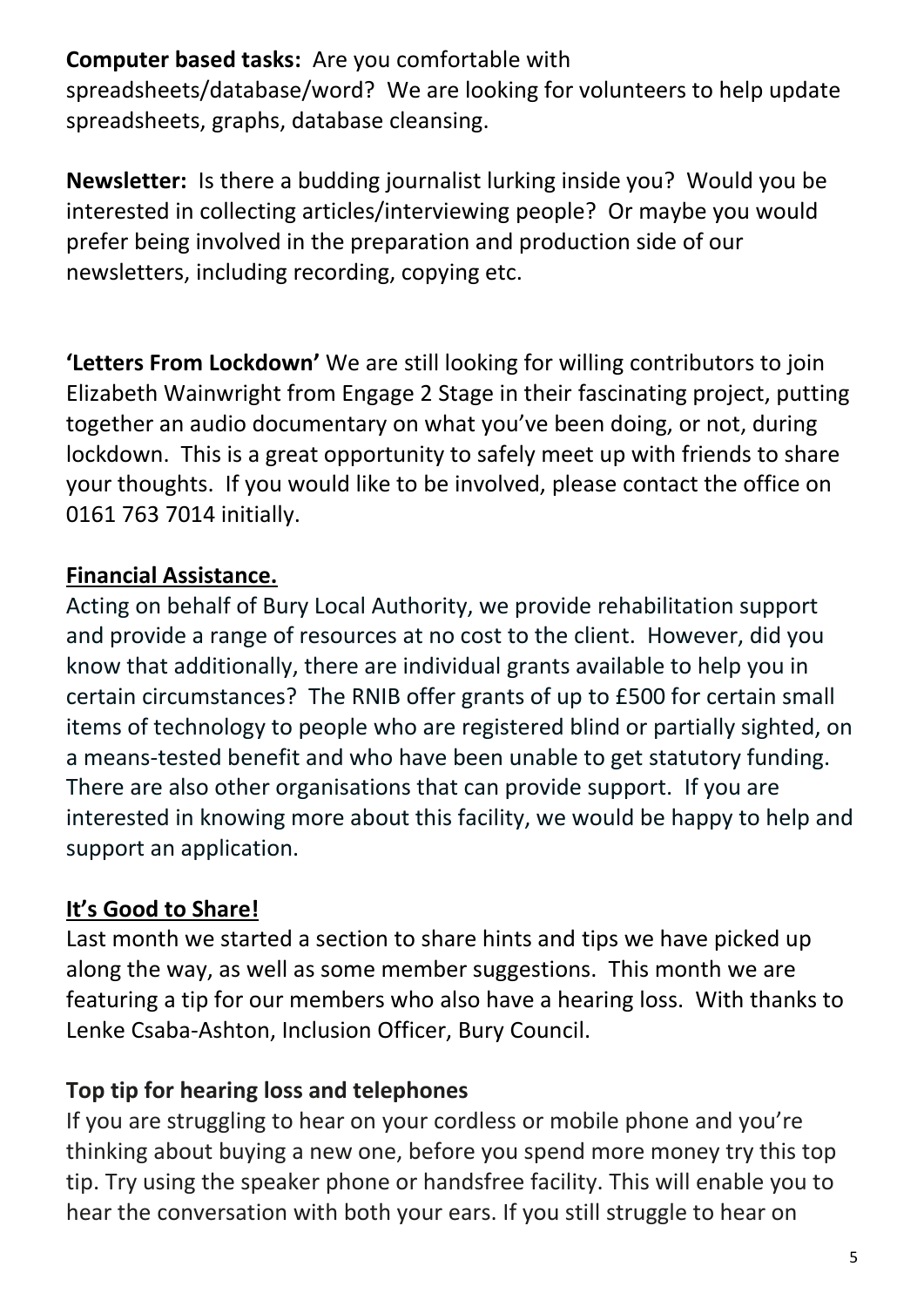speaker phone, turn your telephone over so the back of the phone is facing you, this should make conversations sound a little louder and clearer.

#### **Group Activities:**

Just a little reminder that we do still have regular sessions occurring throughout the month, some now meet in the Centre, others virtually via phone or Zoom. Sessions are available to book for groups from 2-6 people, you would be made very welcome. For further details please contact a member staff at the Centre. 0161 763 7014.

**Retinitis Pigmentosa Support Group, Tuesday 15th June 2-3.30pm:** Meeting at the Centre, 2-3.30pm.

**Macular Support Group, Wednesday 16 th June 1.30pm:** Via phone line.

**Healthy Living, Thursday 17th June at 10.30am:** Access via Zoom or phone line. A lively and informative group who review recipes, kitchen skills and a few exercises too!

**Knit 100:** Please note, this group are currently operating a 'Knit Buddy' scheme until further notice. If you would like to link with another knitter to compare notes whilst knitting your squares for our 100-blanket target, give us a call.

**Music Group: Fortnightly, Monday 21 st June, 5 July, 1.30-2.30pm:** We believe we have a new recruit…. a singing parrot! Obviously all welcome! Come and join the fun, meeting via Zoom with Mags and Michael. No experience necessary!

**Glaucoma Support Group: Wednesday 23 rd June at 2.00pm.** Via Zoom or phone line.

**Accessibility Review Forum: Friday 25 th June at 1.00pm.** Access via Zoom or phone line. This group look at how to resolve issues affecting people with sight loss. If you have anything you would like the group to review let Kelly at the office know to include in the agenda.

**Volunteers' Forum Session: Friday 2<sup>nd</sup> July at 10.30am:** At the June meeting, it was agreed, whilst there are so many changes, to meet monthly. Why not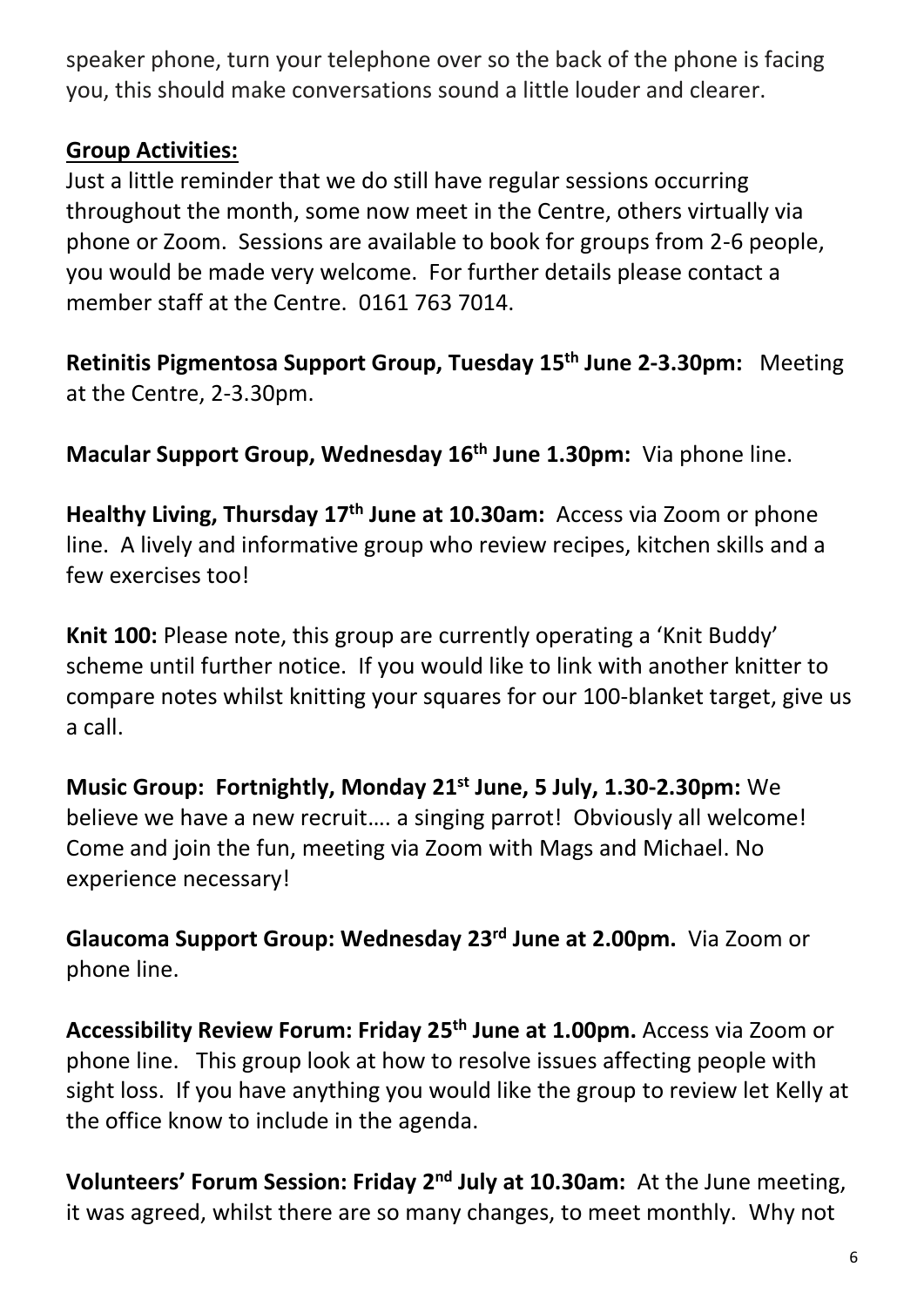join us on Zoom for updates on the Centre re-opening and what opportunities are available as a result.

**'Monthly Makes': Wednesday 7 July at 2.00pm:** Meeting at the Centre. If you would like to join this group, please give us a call to book as numbers are reaching capacity.

**In line with COVID restrictions, places are restricted if held in the Centre. For further details of how to book and join any of these sessions, just ring the centre and speak to a member of staff. 0161 763 7014.**

**Monthly Prize Draw –** '100 Club'. Our May winners were No. 245, £113.40, No.258, £56.70 and No.110, £18.90. Regular donations such as these are so vital at the moment so thank you to all the people who have joined us recently. 50% of the money raised is distributed in prizes and the other half contributes directly to provide services for local people living with sight loss. The draw takes place on the second Friday of every month, and to buy a number it costs just £1.00! Let us know if you would like an application pack.

#### **Hamper Auction:**

Thank you to Jill Brady, Asda Community Champion for donating a lovely hamper for silent Auction. Congratulations to Roy and Jean Smithies for their very generous winning bid. We hope they enjoy 'the goodies! Would you like to set up a fundraiser for the Society? Maybe at home or for us to promote in the Centre? It is a particularly challenging time for the Charity so any ideas or support would be greatly appreciated. Contact Jill Logan at the Centre to discuss.

**Bury Market Stall – Pre-loved Items and Bric-a-Brac.** Friday 25<sup>th</sup> June, Stall no. 27. Unfortunately, we're still not sure if this event will go ahead with the current situation. However, if you would like to be involved in helping if it does go ahead, please do let us know. Full PPE will be provided.

**Plant Sale:** We have had a number of tomato plants and other cuttings donated. These will be on display in our Garden Area from 19<sup>th</sup> June for a small donation per plant. If you're passing, why not pick up and donate.